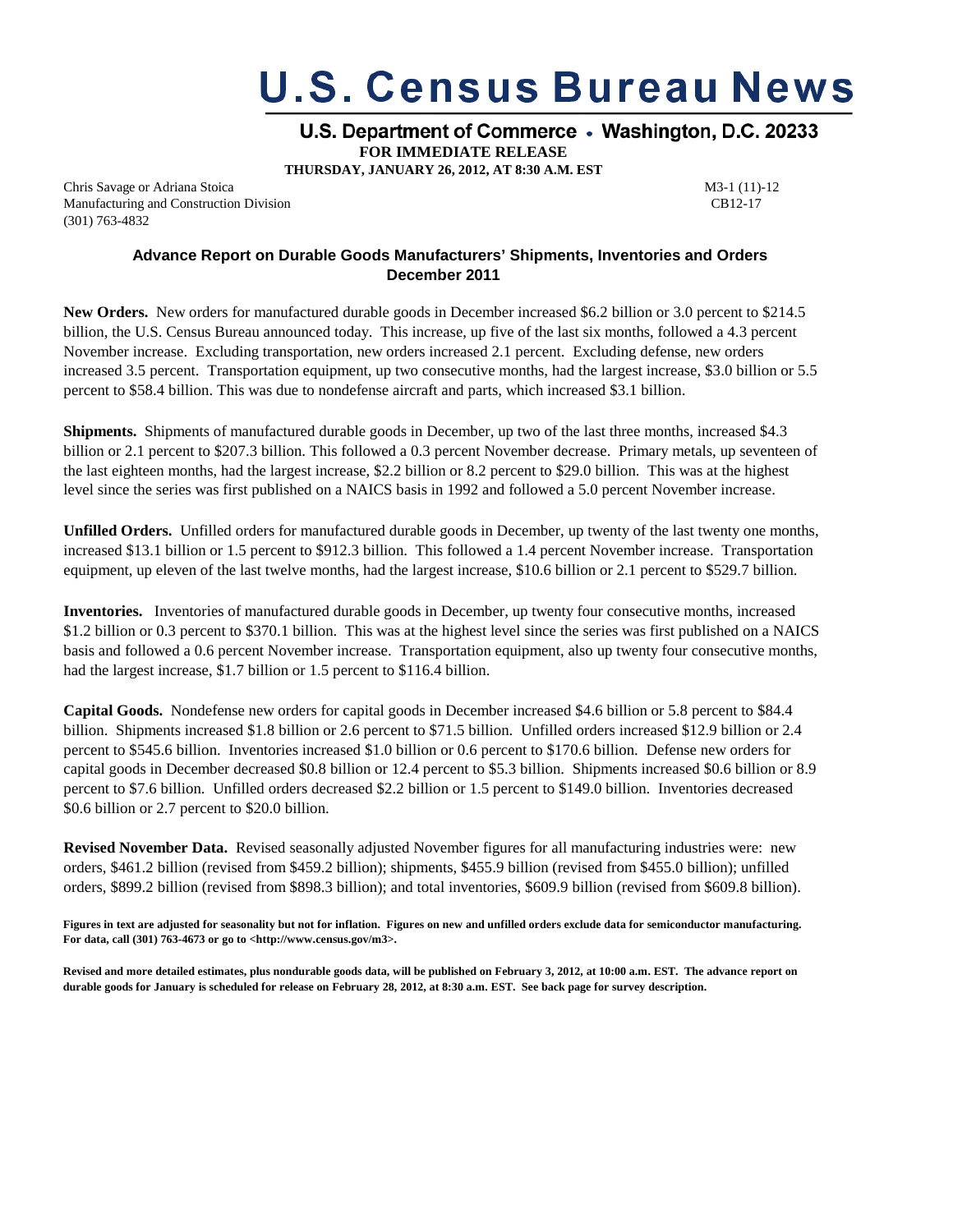**[Estimates are shown in millions of dollars and are based on data from the Manufacturers' Shipments, Inventories, and Orders Survey.]**

|                                                         | <b>Seasonally Adjusted</b> |                            |                       |                 |                           |                   | <b>Not Seasonally Adjusted</b> |                          |                    |                        |                        |                    |
|---------------------------------------------------------|----------------------------|----------------------------|-----------------------|-----------------|---------------------------|-------------------|--------------------------------|--------------------------|--------------------|------------------------|------------------------|--------------------|
|                                                         | Monthly                    |                            | <b>Percent Change</b> |                 |                           | <b>Monthly</b>    |                                |                          | Year to Date       |                        |                        |                    |
| Item                                                    | Dec<br>2011 <sup>2</sup>   | Nov<br>$2011$ <sup>r</sup> | Oct<br>2011           | Nov-<br>Dec $2$ | Oct -<br>Nov <sup>r</sup> | Sep-<br>Oct       | Dec<br>2011 <sup>2</sup>       | Nov<br>2011 <sup>r</sup> | Dec<br>2010        | 2011                   | 2010                   | Change<br>11/10    |
| <b>DURABLE GOODS</b>                                    |                            |                            |                       |                 |                           |                   |                                |                          |                    |                        |                        |                    |
|                                                         |                            |                            |                       |                 |                           |                   |                                |                          |                    |                        |                        |                    |
| Total:<br>Shipments<br>New Orders <sup>4</sup>          | 207,255<br>214,522         | 202,972<br>208,280         | 203,613<br>199,627    | 2.1<br>3.0      | $-0.3$<br>4.3             | 1.5<br>0.1        | 203,106<br>224,580             | 195,412<br>197,702       | 190,512<br>196,345 | 2,379,105<br>2,381,397 | 2,206,324<br>2,165,303 | 7.8<br>10.0        |
| <b>Excluding transportation:</b><br>Shipments           | 159,527                    | 155,727                    | 155,157               | 2.4             | 0.4                       | 0.3               | 153,887                        | 148,606                  | 142,866            | 1,817,096              | 1,668,164              | 8.9                |
| New Orders <sup>4</sup><br><b>Excluding defense:</b>    | 156,148                    | 152,940                    | 152,173               | 2.1             | 0.5                       | 1.6               | 152,263                        | 143,538                  | 145,394            | 1,774,565              | 1,631,797              | 8.7                |
| Shipments<br>New Orders <sup>4</sup>                    | 197,368<br>206,699         | 193,606<br>199,779         | 194,542<br>190,913    | 1.9<br>3.5      | $-0.5$<br>4.6             | 1.9<br>1.1        | 191,931<br>212,008             | 185,988<br>190,203       | 178,645<br>179,771 | 2,260,081<br>2,258,662 | 2,064,264<br>2,023,802 | 9.5<br>11.6        |
| Manufacturing with unfilled orders:                     |                            |                            |                       |                 |                           |                   |                                |                          |                    |                        |                        |                    |
| Shipments<br>New Orders                                 | 151,455<br>164,528         | 146,377<br>158,378         | 146,056<br>149,157    | 3.5<br>3.9      | 0.2<br>6.2                | 0.4<br>$-1.1$     | 150,453<br>175,964             | 140,187<br>149,099       | 140,032<br>150,423 | 1,715,054<br>1,795,660 | 1,588,369<br>1,619,154 | 8.0<br>10.9        |
| <b>Primary metals:</b>                                  |                            |                            |                       |                 |                           |                   |                                |                          |                    |                        |                        |                    |
| Shipments<br>New Orders                                 | 29,033<br>29,263           | 26,842<br>27,838           | 25,569<br>26,355      | 8.2<br>5.1      | 5.0<br>5.6                | 4.0<br>5.9        | 24,318<br>25,377               | 24,237<br>25,243         | 17,449<br>19,210   | 287,911<br>289,469     | 220,613<br>228,573     | 30.5<br>26.6       |
| <b>Fabricated metal products:</b>                       |                            |                            |                       |                 |                           |                   |                                |                          |                    |                        |                        |                    |
| Shipments<br>New Orders                                 | 25,848<br>25,578           | 25,533<br>25,950           | 25,221<br>25,867      | 1.2<br>$-1.4$   | 1.2<br>0.3                | $-0.4$<br>0.2     | 23,688<br>23,069               | 24,565<br>24,578         | 22,372<br>22,371   | 299,650<br>304,743     | 282,500<br>283,133     | 6.1<br>7.6         |
| Machinery:                                              |                            |                            |                       |                 |                           |                   |                                |                          |                    |                        |                        |                    |
| Shipments<br>New Orders                                 | 31,620<br>34,019           | 30,417<br>32,101           | 30,284<br>31,638      | 4.0<br>6.0      | 0.4<br>1.5                | $-2.7$<br>0.8     | 32,383<br>33,802               | 28,233<br>29,082         | 30,118<br>32,405   | 353,995<br>378,559     | 315.938<br>333,934     | 12.0<br>13.4       |
| Computers and electronic products <sup>4</sup> :        |                            |                            |                       |                 |                           |                   |                                |                          |                    |                        |                        |                    |
| Shipments<br>New Orders                                 | 29,981<br>23,802           | 30,284<br>23,520           | 31,264<br>24,921      | $-1.0$<br>1.2   | $-3.1$<br>$-5.6$          | 1.1<br>1.3        | 32,193<br>29,375               | 29,698<br>22,000         | 33,179<br>31,913   | 368,305<br>290,380     | 364,198<br>295,622     | 1.1<br>$-1.8$      |
| Computers and related products:                         |                            |                            |                       |                 |                           |                   |                                |                          |                    |                        |                        |                    |
| Shipments<br>New Orders                                 | 5,914<br>5,779             | 5,806<br>5,933             | 6,437<br>6,408        | 1.9<br>$-2.6$   | $-9.8$<br>$-7.4$          | 6.8<br>4.3        | 7,198<br>7,063                 | 5,194<br>5,321           | 6,883<br>6,841     | 69,830<br>69,556       | 63,626<br>63,736       | 9.8<br>9.1         |
| <b>Communications equipment:</b>                        |                            |                            |                       |                 |                           |                   |                                |                          |                    |                        |                        |                    |
| Shipments<br>New Orders                                 | 3,119<br>2,918             | 2,847<br>2,855             | 2,909<br>3,143        | 9.6<br>2.2      | $-2.1$<br>$-9.2$          | $-8.1$<br>1.4     | 3,902<br>4,133                 | 2,955<br>2,363           | 4,299<br>5,432     | 37,369<br>36,019       | 44,445<br>44,465       | $-15.9$<br>$-19.0$ |
| Electrical equipment, appliances,                       |                            |                            |                       |                 |                           |                   |                                |                          |                    |                        |                        |                    |
| and components:<br>Shipments<br>New Orders              | 10,146<br>10,564           | 10,080<br>10,679           | 10,180<br>10,663      | 0.7<br>$-1.1$   | $-1.0$<br>0.2             | $-0.9$<br>$-0.3$  | 9,940<br>9,870                 | 9,953<br>10,430          | 9,879<br>10,112    | 121,213<br>125,239     | 115,002<br>119,623     | 5.4<br>4.7         |
| Transportation equipment:                               |                            |                            |                       |                 |                           |                   |                                |                          |                    |                        |                        |                    |
| Shipments<br>New Orders                                 | 47,728<br>58,374           | 47,245<br>55,340           | 48,456<br>47,454      | 1.0<br>5.5      | $-2.5$<br>16.6            | 5.2<br>$-4.5$     | 49,219<br>72,317               | 46,806<br>54,164         | 47,646<br>50,951   | 562,009<br>606,832     | 538,160<br>533,506     | 4.4<br>13.7        |
| Motor vehicles and parts:                               |                            |                            |                       |                 |                           |                   |                                |                          |                    |                        |                        |                    |
| Shipments<br>New Orders                                 | 30,221<br>30,261           | 29,942<br>30,075           | 30,241<br>30,071      | 0.9<br>0.6      | $-1.0$<br>0.0             | 6.6<br>5.9        | 28,138<br>28,682               | 29,499<br>29,817         | 26,318<br>26,894   | 352,124<br>352,589     | 321,179<br>321,075     | 9.6<br>9.8         |
| Nondefense aircraft and parts:                          |                            |                            |                       |                 |                           |                   |                                |                          |                    |                        |                        |                    |
| Shipments<br>New Orders                                 | 7,800<br>19,506            | 7,708<br>16,400            | 8,721<br>8,717        | 1.2<br>18.9     | $-11.6$<br>88.1           | 8.3<br>$-13.9$    | 10,087<br>31,359               | 7,858<br>16,238          | 9,438<br>10,382    | 88,929<br>132,904      | 80,141<br>86,478       | 11.0<br>53.7       |
| Defense aircraft and parts:                             |                            |                            |                       |                 |                           |                   |                                |                          |                    |                        |                        |                    |
| Shipments<br>New Orders                                 | 3,972<br>3,861             | 3,788<br>4,144             | 3,704<br>3,823        | 4.9<br>$-6.8$   | 2.3<br>8.4                | $-2.3$<br>14.8    | 4,863<br>5,896                 | 3,716<br>3,800           | 5,262<br>6,482     | 48,700<br>51,591       | 58,765<br>59,799       | $-17.1$<br>$-13.7$ |
| All other durable goods:                                |                            |                            |                       |                 |                           |                   |                                |                          |                    |                        |                        |                    |
| Shipments<br>New Orders                                 | 32,899<br>32,922           | 32,571<br>32,852           | 32,639<br>32,729      | 1.0<br>0.2      | $-0.2$<br>0.4             | 0.7<br>1.1        | 31,365<br>30,770               | 31,920<br>32,205         | 29,869<br>29,383   | 386,022<br>386,175     | 369,913<br>370,912     | 4.4<br>4.1         |
|                                                         |                            |                            |                       |                 |                           |                   |                                |                          |                    |                        |                        |                    |
| Capital goods <sup>3</sup> :<br>Shipments<br>New Orders | 79,053<br>89,699           | 76,611<br>85,834           | 78,255<br>79,255      | 3.2<br>4.5      | $-2.1$<br>8.3             | $-0.5$<br>$-5.4$  | 85,697<br>107,361              | 73,764<br>81,167         | 82,653<br>87,915   | 914,178<br>982,115     | 867,486<br>885,497     | 5.4<br>10.9        |
| Nondefense capital goods:                               |                            |                            |                       |                 |                           |                   |                                |                          |                    |                        |                        |                    |
| Shipments<br>New Orders                                 | 71,473<br>84,360           | 69,649<br>79,736           | 71,288<br>72,748      | 2.6<br>5.8      | $-2.3$<br>9.6             | 0.3<br>$-3.5$     | 77,513<br>98,224               | 66,693<br>75,889         | 73,488<br>75,309   | 822,041<br>886,651     | 753,673<br>774,373     | 9.1<br>14.5        |
| <b>Excluding aircraft:</b><br>Shipments                 | 66,922                     | 65,060                     | 65,746                | 2.9             | $-1.0$                    | $-0.9$            | 71,054                         | 61,856                   | 67,225             | 769,792                | 705.828                | 9.1                |
| New Orders                                              | 68,931                     | 67,015                     | 67,812                | 2.9             | $-1.2$                    | $-0.9$            | 72,099                         | 62,805                   | 69,633             | 794,481                | 722,301                | 10.0               |
|                                                         |                            |                            |                       |                 |                           |                   |                                |                          |                    |                        |                        |                    |
| Defense capital goods:<br>Shipments<br>New Orders       | 7,580<br>5,339             | 6,962<br>6,098             | 6,967<br>6,507        | 8.9<br>$-12.4$  | $-0.1$<br>$-6.3$          | $-8.2$<br>$-22.2$ | 8,184<br>9,137                 | 7,071<br>5,278           | 9,165<br>12,606    | 92,137<br>95,464       | 113,813<br>111,124     | $-19.0$<br>$-14.1$ |
|                                                         |                            |                            |                       |                 |                           |                   |                                |                          |                    |                        |                        |                    |

r Revised data due to late receipts and concurrent seasonal adjustment.

<sup>1</sup> Estimates of shioments and new orders are for the duration of the period. while estimates of unfilled orders and total inventories are for the end of the period. Not seasonally adiusted estimates of<br>shipments and new o

<sup>2</sup> Based on advance sample. Estimates of manufacturers' shipments, inventories, and orders are subject to survey error and revision. One major component of survey error is nonsampling error, which<br>includes errors of cover

<sup>3</sup> The Capital Goods industries include Nondefense : small arms and ordnance; farm machinery, turbines and geuipment; construction machinery, and other machinery; vending, vending equipment inchinery; when a laundary; tur

<sup>4</sup> Estimates of shipments for the semiconductor industry are no longer shown separately. Estimates and percent changes of shipments and inventories for the semiconductor industry are included<br>in computers and electronic p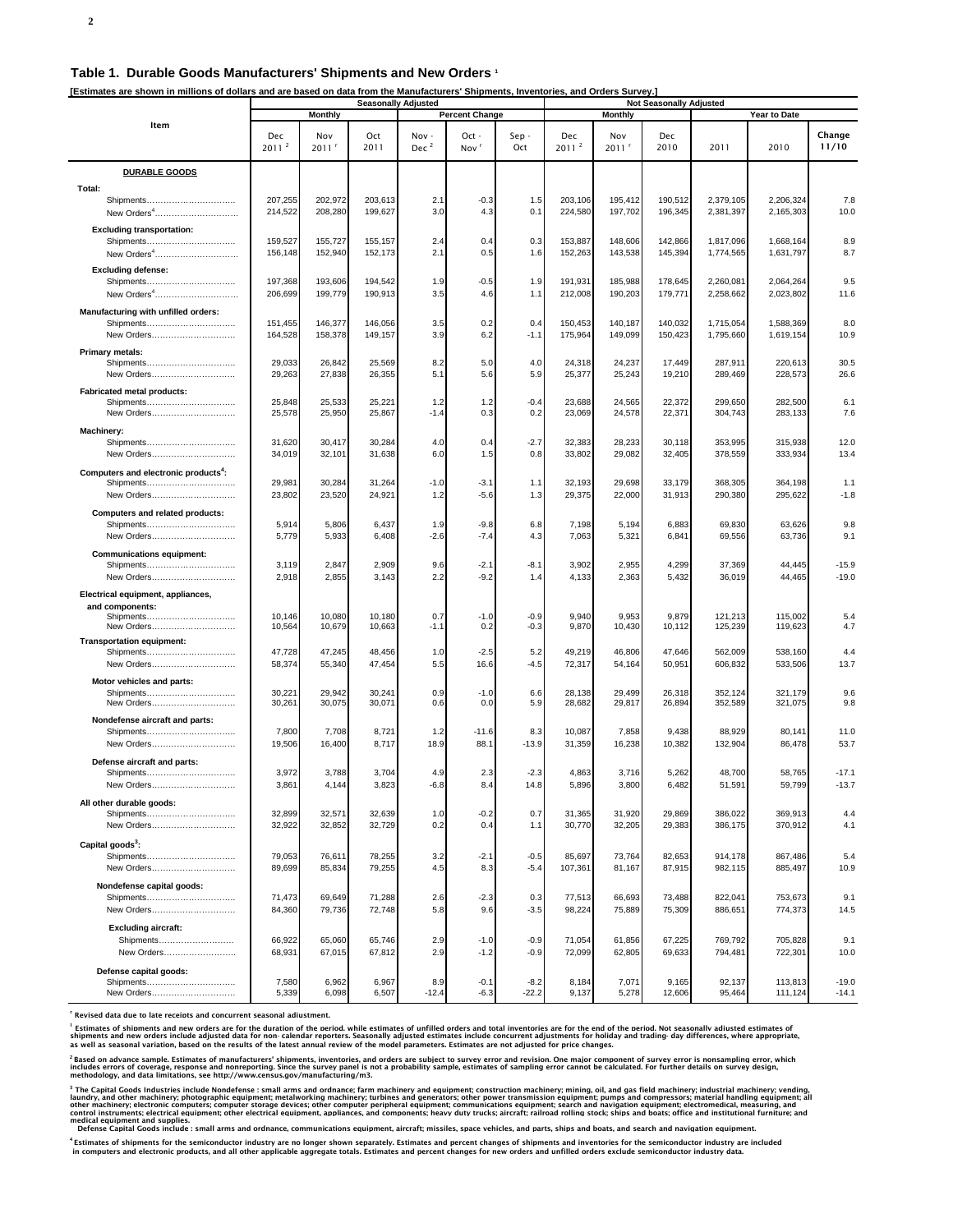### **Table 2. Durable Goods Manufacturers' Unfilled Orders and Total Inventories 1**

**[Estimates are shown in millions of dollars and are based on data from the Manufacturers' Shipments, Inventories, and Orders Survey.]**

|                                                                                          |                          |                          | <b>Seasonally Adjusted</b> | <b>Not Seasonally Adjusted</b> |                           |               |                          |                          |                    |                  |
|------------------------------------------------------------------------------------------|--------------------------|--------------------------|----------------------------|--------------------------------|---------------------------|---------------|--------------------------|--------------------------|--------------------|------------------|
|                                                                                          | Monthly                  |                          |                            |                                | <b>Percent Change</b>     |               |                          | Percent                  |                    |                  |
| Item                                                                                     | Dec<br>2011 <sup>2</sup> | Nov<br>2011 <sup>r</sup> | Oct<br>2011                | Nov -<br>Dec <sup>2</sup>      | Oct -<br>Nov <sup>r</sup> | Sep -<br>Oct  | Dec<br>2011 <sup>2</sup> | Nov<br>2011 <sup>r</sup> | Dec<br>2010        | 2011/<br>2010    |
| <b>DURABLE GOODS</b>                                                                     |                          |                          |                            |                                |                           |               |                          |                          |                    |                  |
| Total:                                                                                   |                          |                          |                            |                                |                           |               |                          |                          |                    |                  |
| Unfilled Orders <sup>4</sup><br>Total Inventories                                        | 912,307<br>370,082       | 899,234<br>368,909       | 887,233<br>366,881         | 1.5<br>0.3                     | 1.4<br>0.6                | 0.4<br>0.4    | 910,064<br>359,426       | 884,553<br>369,535       | 829,458<br>325,238 | 9.7<br>10.5      |
| <b>Excluding transportation:</b>                                                         |                          |                          |                            |                                |                           |               |                          |                          |                    |                  |
| Unfilled Orders <sup>4</sup><br>Total Inventories                                        | 382,621<br>253,654       | 380,194<br>254,230       | 376,288<br>253,534         | 0.6<br>$-0.2$                  | 1.0<br>0.3                | 1.1<br>0.4    | 375.981<br>247,259       | 373,568<br>254,724       | 340,198<br>228,542 | 10.5<br>8.2      |
| <b>Excluding defense:</b>                                                                |                          |                          |                            |                                |                           |               |                          |                          |                    |                  |
| Unfilled Orders <sup>4</sup><br>Total Inventories                                        | 743,801<br>344,730       | 728,664<br>342,888       | 715,798<br>341,188         | 2.1<br>0.5                     | 1.8<br>0.5                | 0.5<br>0.4    | 742,949<br>334,337       | 718,835<br>343,559       | 666.054<br>300,504 | 11.5<br>11.3     |
| Manufacturing with unfilled orders:                                                      |                          |                          |                            |                                |                           |               |                          |                          |                    |                  |
| Unfilled Orders<br>Total Inventories                                                     | 912,307<br>303,176       | 899,234<br>302,284       | 887,233<br>300,434         | 1.5<br>0.3                     | 1.4<br>0.6                | 0.4<br>0.3    | 910,064<br>294,495       | 884,553<br>302,906       | 829,458<br>265,441 | 9.7<br>10.9      |
| <b>Primary metals:</b><br>Unfilled Orders<br>Total Inventories                           | 34,141<br>34,315         | 33,911<br>34,394         | 32,915<br>34,342           | 0.7<br>$-0.2$                  | 3.0<br>0.2                | 2.4<br>0.0    | 33,219<br>33,413         | 32,160<br>34,064         | 31,661<br>30,070   | 4.9<br>11.1      |
| <b>Fabricated metal products:</b>                                                        |                          |                          |                            |                                |                           |               |                          |                          |                    |                  |
| Unfilled Orders<br>Total Inventories                                                     | 66,101<br>46,034         | 66,371<br>46,305         | 65,954<br>46,260           | $-0.4$<br>$-0.6$               | 0.6<br>0.1                | 1.0<br>0.7    | 64,381<br>45,112         | 65,000<br>45,902         | 59,288<br>41,297   | 8.6<br>9.2       |
| <b>Machinery:</b>                                                                        |                          |                          |                            |                                |                           |               |                          |                          |                    |                  |
| Unfilled Orders<br>Total Inventories                                                     | 121,204<br>60,620        | 118,805<br>60,371        | 117,121<br>59,813          | 2.0<br>0.4                     | 1.4<br>0.9                | 1.2<br>0.3    | 118,842<br>58,806        | 117,423<br>60,933        | 94,278<br>51,788   | 26.1<br>13.6     |
| Computers and electronic products <sup>4</sup> :<br>Unfilled Orders<br>Total Inventories | 124,375<br>47,514        | 124,748<br>47,964        | 124,819<br>48,124          | $-0.3$<br>$-0.9$               | $-0.1$<br>$-0.3$          | 0.6<br>0.0    | 124,260<br>46,385        | 123,041<br>48,690        | 123,871<br>44,801  | 0.3<br>3.5       |
| Computers and related products:<br>Unfilled Orders<br>Total Inventories                  | 3,380<br>6,035           | 3,515<br>6,109           | 3,388<br>6,142             | $-3.8$<br>$-1.2$               | 3.7<br>$-0.5$             | $-0.8$<br>1.0 | 3,380<br>5,702           | 3,515<br>6,399           | 3,654<br>5,064     | $-7.5$<br>12.6   |
| <b>Communications equipment:</b><br>Unfilled Orders<br>Total Inventories                 | 28,206<br>8,948          | 28,407<br>9,483          | 28,399<br>9,698            | $-0.7$<br>$-5.6$               | 0.0<br>$-2.2$             | 0.8<br>$-0.4$ | 28,241<br>8,892          | 28,010<br>9,787          | 29,591<br>9,358    | $-4.6$<br>$-5.0$ |
| Electrical equipment, appliances,                                                        |                          |                          |                            |                                |                           |               |                          |                          |                    |                  |
| and components:<br>Unfilled Orders<br>Total Inventories                                  | 28,204<br>15,406         | 27,786<br>15,448         | 27,187<br>15,459           | 1.5<br>$-0.3$                  | 2.2<br>$-0.1$             | 1.8<br>0.5    | 27,278<br>14,793         | 27,348<br>15,383         | 23,252<br>14,412   | 17.3<br>2.6      |
| <b>Transportation equipment:</b>                                                         |                          |                          |                            |                                |                           |               |                          |                          |                    |                  |
| Unfilled Orders<br>Total Inventories                                                     | 529,686<br>116,428       | 519,040<br>114,679       | 510,945<br>113,347         | 2.1<br>1.5                     | 1.6<br>1.2                | $-0.2$<br>0.5 | 534,083<br>112,167       | 510,985<br>114,811       | 489,260<br>96,696  | 9.2<br>16.0      |
| Motor vehicles and parts:<br>Unfilled Orders<br>Total Inventories                        | 13,913<br>26,617         | 13,873<br>26,426         | 13,740<br>26,505           | 0.3<br>0.7                     | 1.0<br>$-0.3$             | $-1.2$<br>0.9 | 14,261<br>25,437         | 13,717<br>26,623         | 13,796<br>22,792   | 3.4<br>11.6      |
| <b>Nondefense Aircraft and parts:</b><br>Unfilled Orders                                 | 376,132                  | 364,426                  | 355,734                    | 3.2                            | 2.4                       | 0.0           | 381,391                  | 360,119                  | 337,416            | 13.0             |
| Total Inventories                                                                        | 64,364                   | 62,924                   | 61,837                     | 2.3                            | 1.8                       | 1.0           | 61,747                   | 62,838                   | 49,696             | 24.2             |
| Defense Aircraft and parts:<br>Unfilled Orders<br>Total Inventories                      | 55,563<br>14,673         | 55,674<br>14,823         | 55,318<br>14,302           | $-0.2$<br>$-1.0$               | 0.6<br>3.6                | 0.2<br>$-1.8$ | 54,996<br>14,455         | 53,963<br>14,799         | 52,105<br>13,744   | 5.5<br>5.2       |
| All other durable goods:<br>Unfilled Orders<br>Total Inventories                         | 8,596<br>49,765          | 8,573<br>49,748          | 8,292<br>49,536            | 0.3<br>0.0                     | 3.4<br>0.4                | 1.1<br>0.7    | 8,001<br>48,750          | 8,596<br>49,752          | 7,848<br>46,174    | 1.9<br>5.6       |
| Capital goods <sup>3</sup> :<br>Unfilled Orders<br>Total Inventories                     | 694,669<br>190,661       | 684,023<br>190,213       | 674,800<br>188,338         | 1.6<br>0.2                     | 1.4<br>1.0                | 0.1<br>0.6    | 696,149<br>184,834       | 674,485<br>191,652       | 628,212<br>163,260 | 10.8<br>13.2     |
| Nondefense capital goods:<br>Unfilled Orders<br>Total Inventories                        | 545,648<br>170,620       | 532,761<br>169,614       | 522,674<br>168,096         | 2.4<br>0.6                     | 1.9<br>0.9                | 0.3<br>0.5    | 548,150<br>164,838       | 527,439<br>171,074       | 483,540<br>143,611 | 13.4<br>14.8     |
| <b>Excluding aircraft:</b><br>Unfilled Orders                                            | 213,627                  | 211.618                  | 209,663                    | 0.9                            | 0.9                       | 1.0           | 210.783                  | 209.738                  | 186,094            | 13.3             |
| Total Inventories                                                                        | 115,402                  | 115,547                  | 114,979                    | $-0.1$                         | 0.5                       | 0.3           | 112,010                  | 117,161                  | 101,906            | 9.9              |
| Defense capital goods:<br>Unfilled Orders<br>Total Inventories                           | 149,021<br>20,041        | 151,262<br>20,599        | 152,126<br>20,242          | $-1.5$<br>$-2.7$               | $-0.6$<br>1.8             | $-0.3$<br>1.0 | 147,999<br>19,996        | 147,046<br>20,578        | 144,672<br>19,649  | 2.3<br>1.8       |

See footnotes at end of Table 1